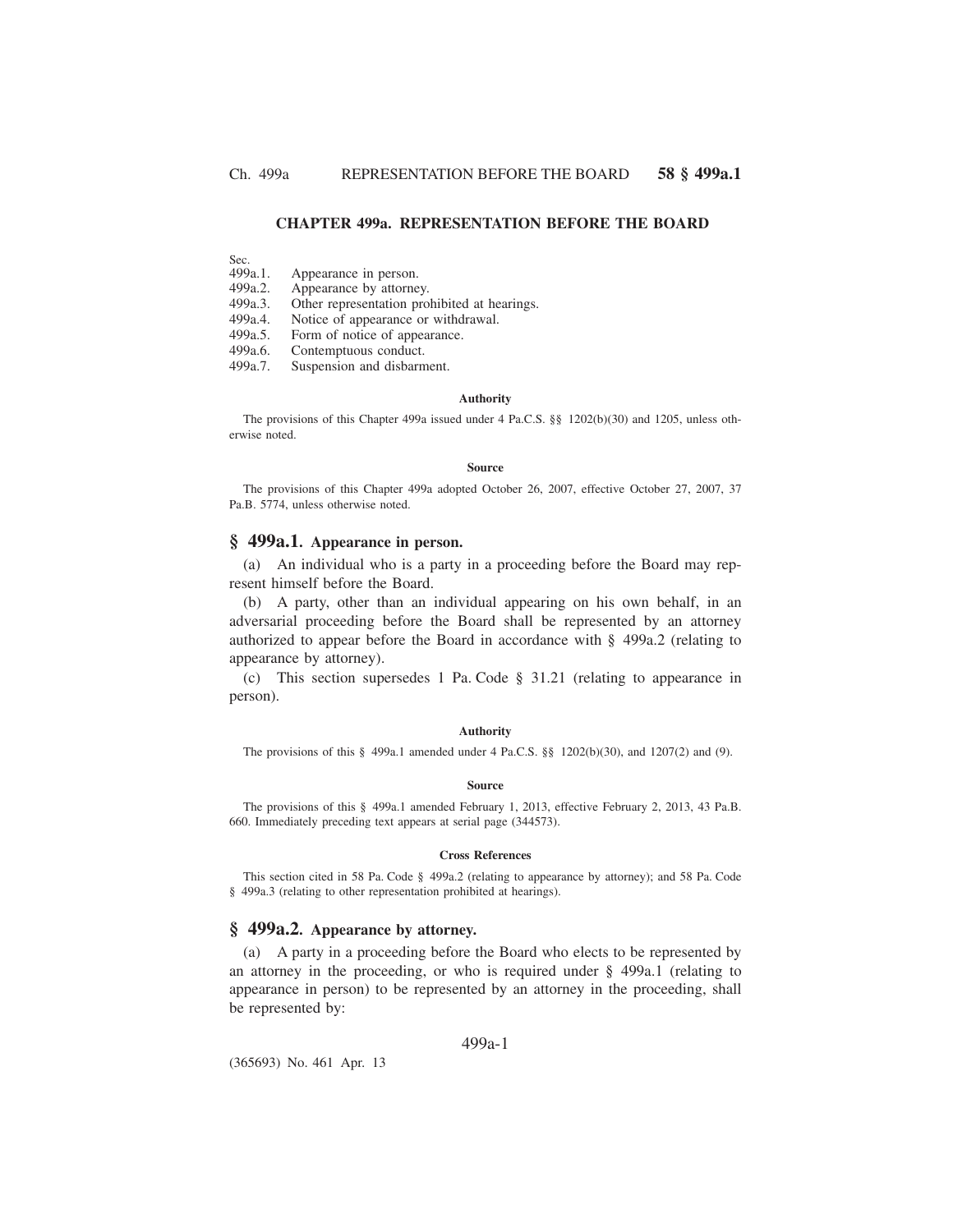(1) An attorney at law admitted to practice before the Pennsylvania Supreme Court.

(2) An attorney admitted to practice before the highest court of a jurisdiction other than this Commonwealth which permits attorneys licensed in this Commonwealth to practice before its courts and agencies without benefit of licensure in that state.

(3) An attorney authorized in accordance with subsection (b) to appear in connection with the proceeding.

(b) An attorney admitted to practice before the highest court of a jurisdiction other than this Commonwealth which does not permit attorneys licensed in this Commonwealth to appear before its courts and agencies may, at the discretion of the Board, be authorized to appear in connection with a particular proceeding. The Board will determine whether to grant the authorization upon the filing of a motion with the Clerk by an attorney admitted to practice law before the Pennsylvania Supreme Court and in good standing therewith, which contains the information required to satisfy the written notice provision of Pa.B.A.R. 301 (relating to admission pro hac vice), and provided that the attorney filing the motion shall be and remain the attorney of record in the proceeding and further provided that both the attorney of record and the attorney admitted under this subsection shall both sign all documents submitted or filed in connection with the proceeding.

(c) Subsection (a) supersedes 1 Pa. Code § 31.22 (relating to appearance by attorney).

#### **Authority**

The provisions of this § 499a.2 amended under 4 Pa.C.S. § 1207(2) and (9).

#### **Source**

The provisions of this § 499a.2 amended February 1, 2013, effective February 2, 2013, 43 Pa.B. 660. Immediately preceding text appears at serial pages (344573) to (344574).

### **Cross References**

This section cited in 58 Pa. Code § 499a.1 (relating to appearance in person); and 58 Pa. Code § 499a.3 (relating to other representation prohibited at hearing).

## **§ 499a.3. Other representation prohibited at hearings.**

(a) Participants, individuals, partnerships, associations, corporations or governmental entities may not be represented at a hearing before the Board except:

(1) As stated in §§ 499a.1 and 499a.2 (relating to appearance in person; and appearance by attorney).

(2) As otherwise permitted by the Board in a specific case.

(b) Subsection (a) supersedes 1 Pa. Code § 31.23 (relating to other representation prohibited at hearings).

## 499a-2

(365694) No. 461 Apr. 13

*2013 Commonwealth of Pennsylvania*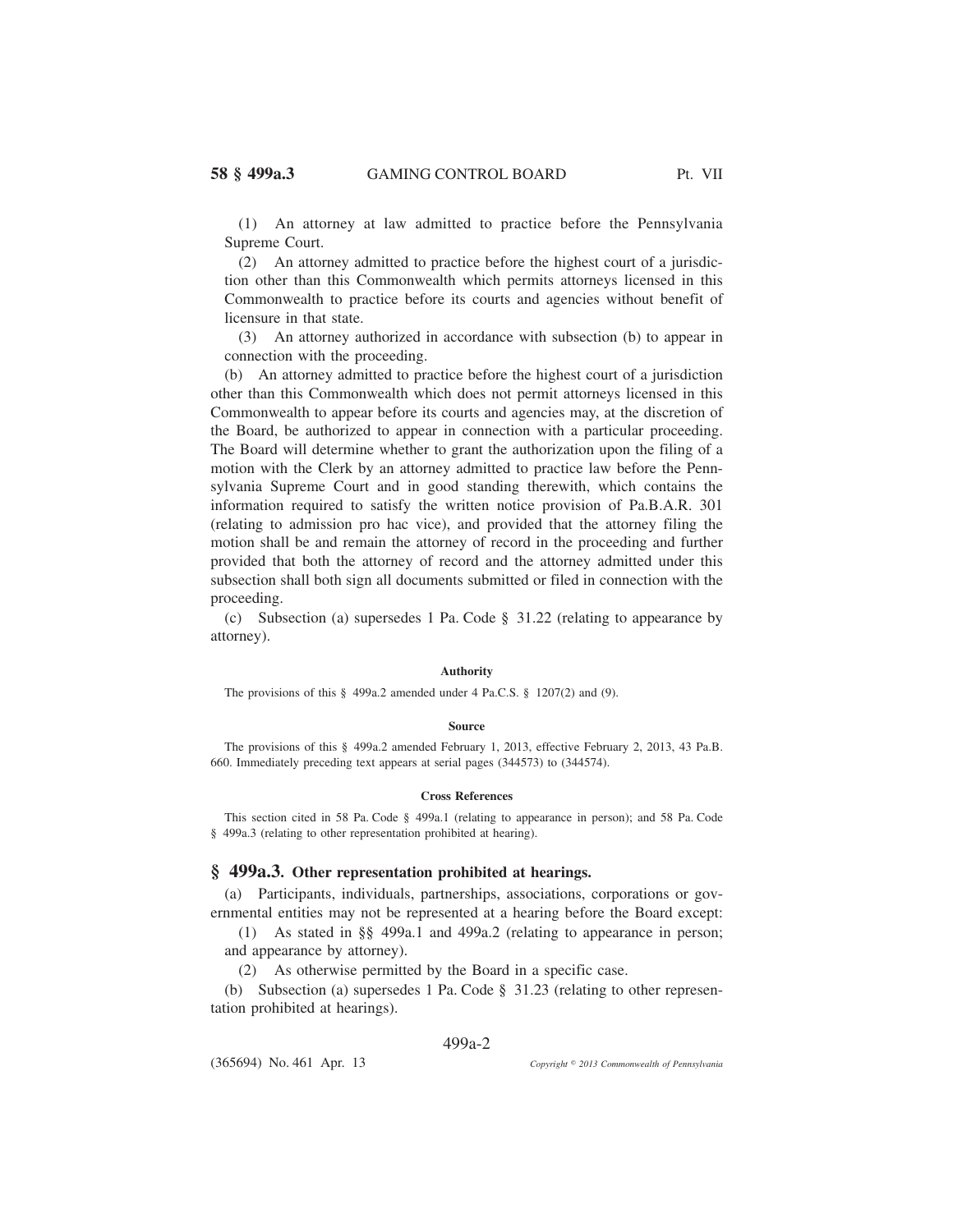## **§ 499a.4. Notice of appearance or withdrawal.**

(a) An individual appearing without representation before the Board shall file with the Office of the Clerk an address for service of a notice or other written communication. A change in address which occurs during the course of the proceeding shall be reported to the Office of the Clerk within 3 business days.

(b) An attorney whose name and address appear in a representative capacity on an initial pleading filed with the Office of the Clerk shall be considered to have entered an appearance in that proceeding. An attorney who enters the matter at a later stage of the proceeding shall file with the Office of the Clerk a written notice of the appearance as required under § 499a.5 (relating to form of notice of appearance). The notice shall be served on the other parties in the proceeding. A change in address which occurs during the course of the proceeding shall be reported to the Office of the Clerk within 3 business days.

(c) Except as provided in subsection (e), an attorney may not withdraw his appearance without leave of the Board or presiding officer. An attorney may request leave to withdraw his appearance through petition to the Board or presiding officer. Copies of the petition shall be served on all parties. The attorney requesting withdrawal shall immediately notify the party previously represented by ordinary mail of an order granting leave to withdraw.

(d) An attorney may withdraw his appearance without leave of the Board or presiding officer if one of the following occurs:

(1) Another attorney has previously entered his appearance on behalf of the party.

(2) Another attorney is simultaneously entering an appearance on behalf of the party, and the change of attorneys does not delay any stage of the litigation.

(e) An attorney who wishes to withdraw an appearance under subsection (d) shall file with the Office of the Clerk. The notice shall be served on the other parties.

(f) Subsections (a) and (d) supersede 1 Pa. Code § 31.24 (relating to notice of appearance).

#### **Source**

The provisions of this § 494a.4 amended July 10, 2009, effective July 11, 2009, 39 Pa.B. 3446. Immediately preceding text appears at serial pages (331276) to (331277).

# **§ 499a.5. Form of notice of appearance.**

(a) The form of notice of appearance is as follows:

### 499a-3

(365695) No. 461 Apr. 13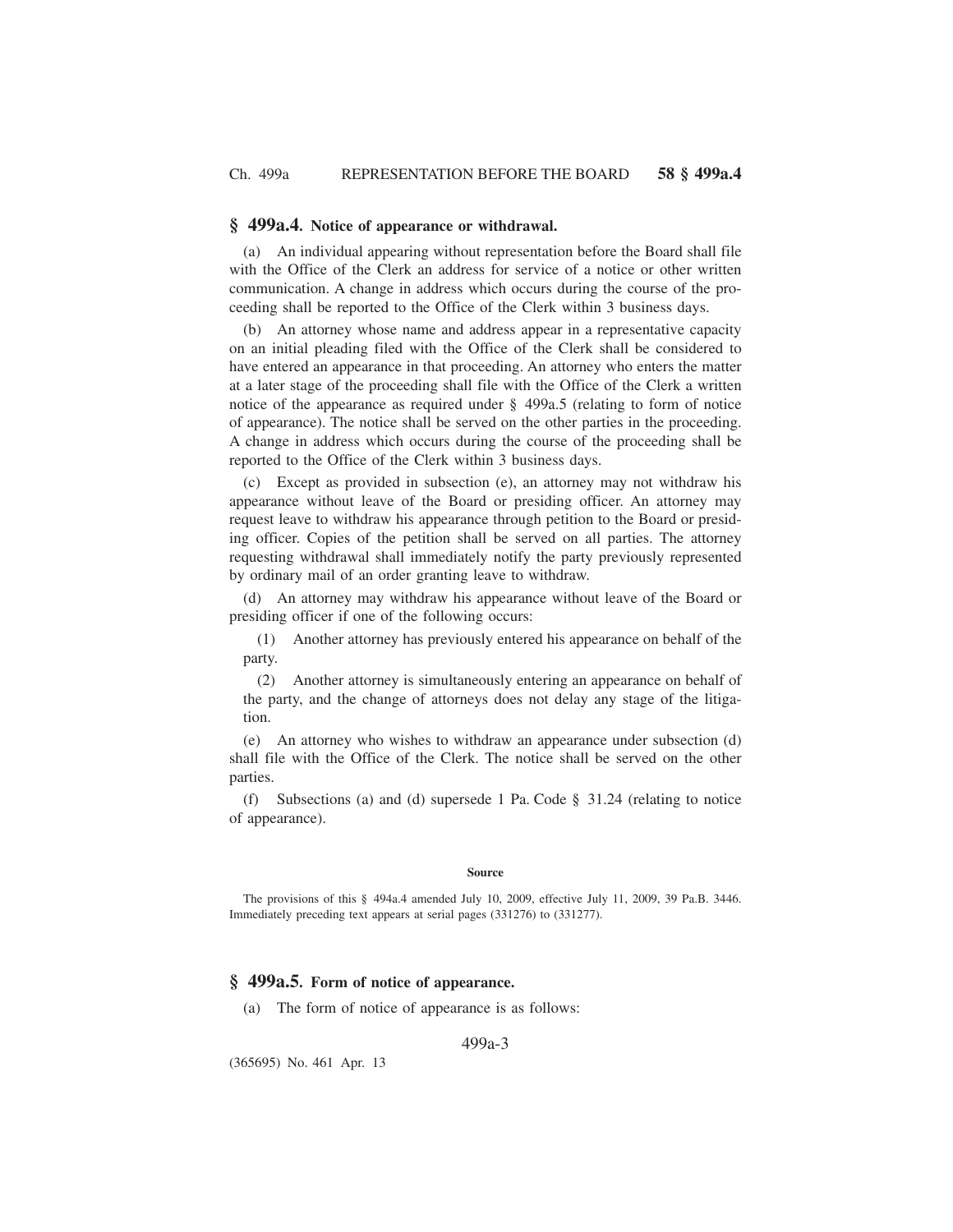# COMMONWEALTH OF PENNSYLVANIA

# BEFORE THE PENNSYLVANIA GAMING CONTROL BOARD

In the Matter of:

[File, Docket or Other Identifying No.:] NOTICE OF APPEARANCE

Please enter my appearance in the above designated matter on behalf of .

I am authorized to accept service on behalf of said participant in this matter. [CHECK ONE]

□ On the basis of this notice, I request a copy of each document hereafter issued by the Board in this matter.

□ I am already receiving or have access to a copy of each document issued by the Board in this matter and do not on the basis of this notice require an additional copy.

Signature

Attorney Identification Number

Name (Printed)

P. O. address

City, state and zip code

Telephone number (including area code)

Fax Number (including area code)

# Email address

(b) Subsection (a) supersedes 1 Pa. Code § 31.25 (relating to form of notice of appearance).

#### **Cross References**

This section cited in 58 Pa. Code § 499a.4 (relating to notice of appearance or withdrawal).

## **§ 499a.6. Contemptuous conduct.**

(a) Contemptuous conduct at a hearing before the Board or a presiding officer will be grounds for exclusion from the hearing and for summary suspension without a hearing for the duration of the hearing.

(b) Subsection (a) is identical to 1 Pa. Code § 31.27 (relating to contemptuous conduct).

### 499a-4

(365696) No. 461 Apr. 13

*2013 Commonwealth of Pennsylvania*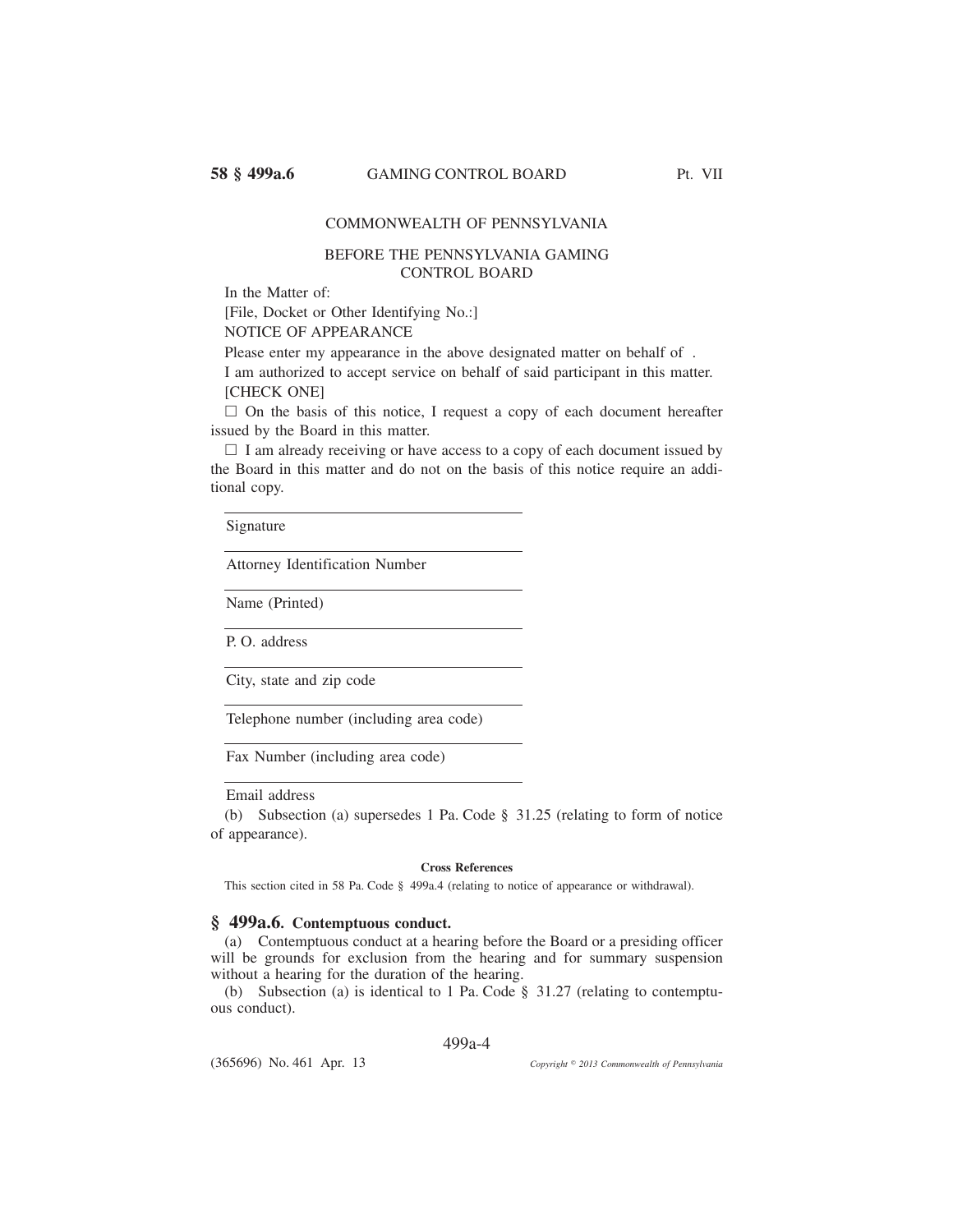#### **Source**

The provisions of this § 499a.6 amended July 10, 2009, effective July 11, 2009, 39 Pa.B. 3449. Immediately preceding text appears at serial page (331278).

## **§ 499a.7. Suspension and disbarment.**

(a) The Board may deny, temporarily or permanently, the privilege of appearing or practicing before the Board to a person who is found by the Board, after notice and opportunity for hearing in the matter, to have done one or more of the following:

(1) Lacked the requisite qualifications to represent others.

(2) Engaged in unethical, contemptuous or improper conduct before the Board.

(3) Repeatedly failed to follow Board directives.

(b) For the purpose of subsection (a), practicing before the Board includes the following:

(1) Transacting business with the Board.

(2) The preparation of a statement, opinion or other paper by an attorney, accountant, engineer or other expert, filed with the Board in a pleading or other document with the consent of the attorney, accountant, engineer or other expert.

(3) Appearances at a hearing before the Board.

(c) Subsections (a) and (b) are identical to 1 Pa. Code § 31.28 (relating to suspension and disbarment).

(365697) No. 461 Apr. 13

499a-5